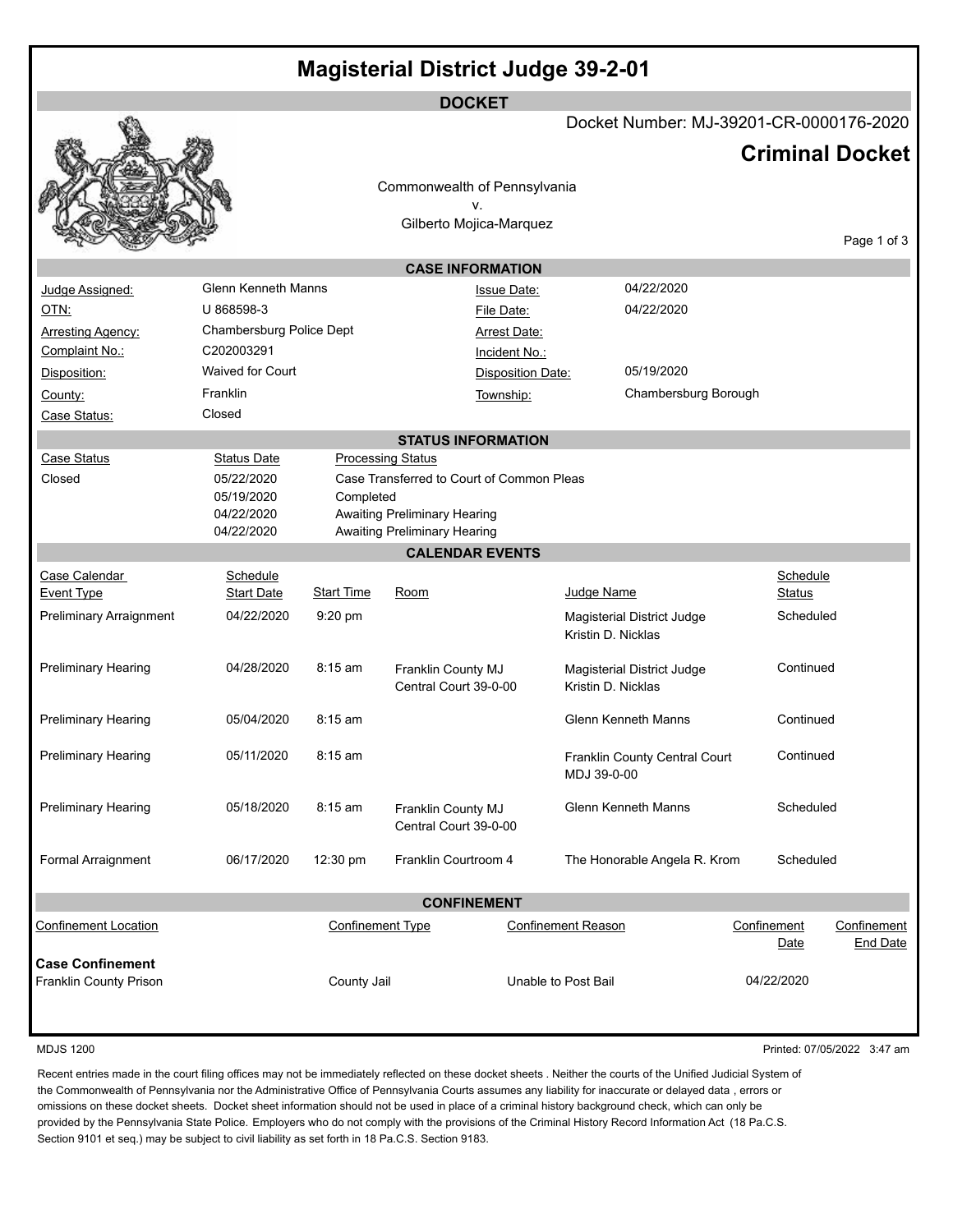| <b>Magisterial District Judge 39-2-01</b>                     |                          |                                    |                                         |                                         |                             |  |
|---------------------------------------------------------------|--------------------------|------------------------------------|-----------------------------------------|-----------------------------------------|-----------------------------|--|
| <b>DOCKET</b>                                                 |                          |                                    |                                         |                                         |                             |  |
|                                                               |                          |                                    |                                         | Docket Number: MJ-39201-CR-0000176-2020 |                             |  |
|                                                               |                          |                                    |                                         |                                         | <b>Criminal Docket</b>      |  |
|                                                               |                          | Commonwealth of Pennsylvania       |                                         |                                         |                             |  |
|                                                               |                          | ۷.                                 |                                         |                                         |                             |  |
|                                                               |                          | Gilberto Mojica-Marquez            |                                         |                                         | Page 2 of 3                 |  |
|                                                               |                          | <b>DEFENDANT INFORMATION</b>       |                                         |                                         |                             |  |
| Name:                                                         | Mojica-Marquez, Gilberto | <u>Sex:</u>                        | Male                                    |                                         |                             |  |
| Date of Birth:                                                | 09/15/1956               | Race:                              | <b>Black</b>                            |                                         |                             |  |
| Address(es):                                                  |                          |                                    |                                         |                                         |                             |  |
| Home                                                          |                          |                                    |                                         |                                         |                             |  |
| Chambersburg, PA 17201                                        |                          |                                    |                                         |                                         |                             |  |
| Advised of His Right to Apply for Assignment of Counsel?      |                          | Yes                                |                                         |                                         |                             |  |
| Public Defender Requested by the Defendant?                   |                          | Yes                                |                                         |                                         |                             |  |
| Application Provided for Appointment of Public Defender?      |                          | Yes                                |                                         |                                         |                             |  |
| Has the Defendant Been Fingerprinted?                         |                          | No                                 |                                         |                                         |                             |  |
|                                                               |                          | <b>CASE PARTICIPANTS</b>           |                                         |                                         |                             |  |
| <b>Participant Type</b>                                       |                          | <b>Participant Name</b>            |                                         |                                         |                             |  |
| <b>Arresting Officer</b>                                      |                          | Iversen, James M.                  |                                         |                                         |                             |  |
| Defendant                                                     |                          | Mojica-Marquez, Gilberto           |                                         |                                         |                             |  |
|                                                               |                          | <b>BAIL</b>                        |                                         |                                         |                             |  |
| <b>Bail Set:</b>                                              |                          |                                    |                                         | <b>Nebbia Status: None</b>              |                             |  |
| <b>Bail Action Type</b>                                       | <b>Bail Action Date</b>  | <b>Bail Type</b>                   | Percentage                              | <u>Amount</u>                           |                             |  |
| Set                                                           | 04/22/2020               | Monetary                           |                                         | \$100,000.00                            |                             |  |
| <b>CHARGES</b>                                                |                          |                                    |                                         |                                         |                             |  |
| # Charge                                                      | Description<br>Grade     |                                    |                                         | Offense Dt.<br>Disposition              |                             |  |
| 1 18 § 3701 §§ A1II                                           | F1                       | Robbery-Threat Immed Ser Injury    |                                         | 04/08/2020<br>Waived for Court          |                             |  |
| 2 18 § 3921 §§ A                                              | M1                       | Theft By Unlaw Taking-Movable Prop |                                         | 04/08/2020 Waived for Court             |                             |  |
| <b>DISPOSITION / SENTENCING DETAILS</b>                       |                          |                                    |                                         |                                         |                             |  |
| <b>Case Disposition</b>                                       |                          | <b>Disposition Date</b>            |                                         | Was Defendant Present?                  |                             |  |
| <b>Waived for Court</b>                                       |                          | 05/19/2020                         | Yes                                     |                                         |                             |  |
| Offense Seg./Description<br>1 Robbery-Threat Immed Ser Injury |                          |                                    | Offense Disposition<br>Waived for Court |                                         |                             |  |
| 2 Theft By Unlaw Taking-Movable Prop                          |                          | Waived for Court                   |                                         |                                         |                             |  |
|                                                               |                          |                                    |                                         |                                         |                             |  |
| <b>MDJS 1200</b>                                              |                          | Page 2 of 3                        |                                         |                                         | Printed: 07/05/2022 3:47 am |  |

Recent entries made in the court filing offices may not be immediately reflected on these docket sheets . Neither the courts of the Unified Judicial System of the Commonwealth of Pennsylvania nor the Administrative Office of Pennsylvania Courts assumes any liability for inaccurate or delayed data , errors or omissions on these docket sheets. Docket sheet information should not be used in place of a criminal history background check, which can only be provided by the Pennsylvania State Police. Employers who do not comply with the provisions of the Criminal History Record Information Act (18 Pa.C.S. Section 9101 et seq.) may be subject to civil liability as set forth in 18 Pa.C.S. Section 9183.